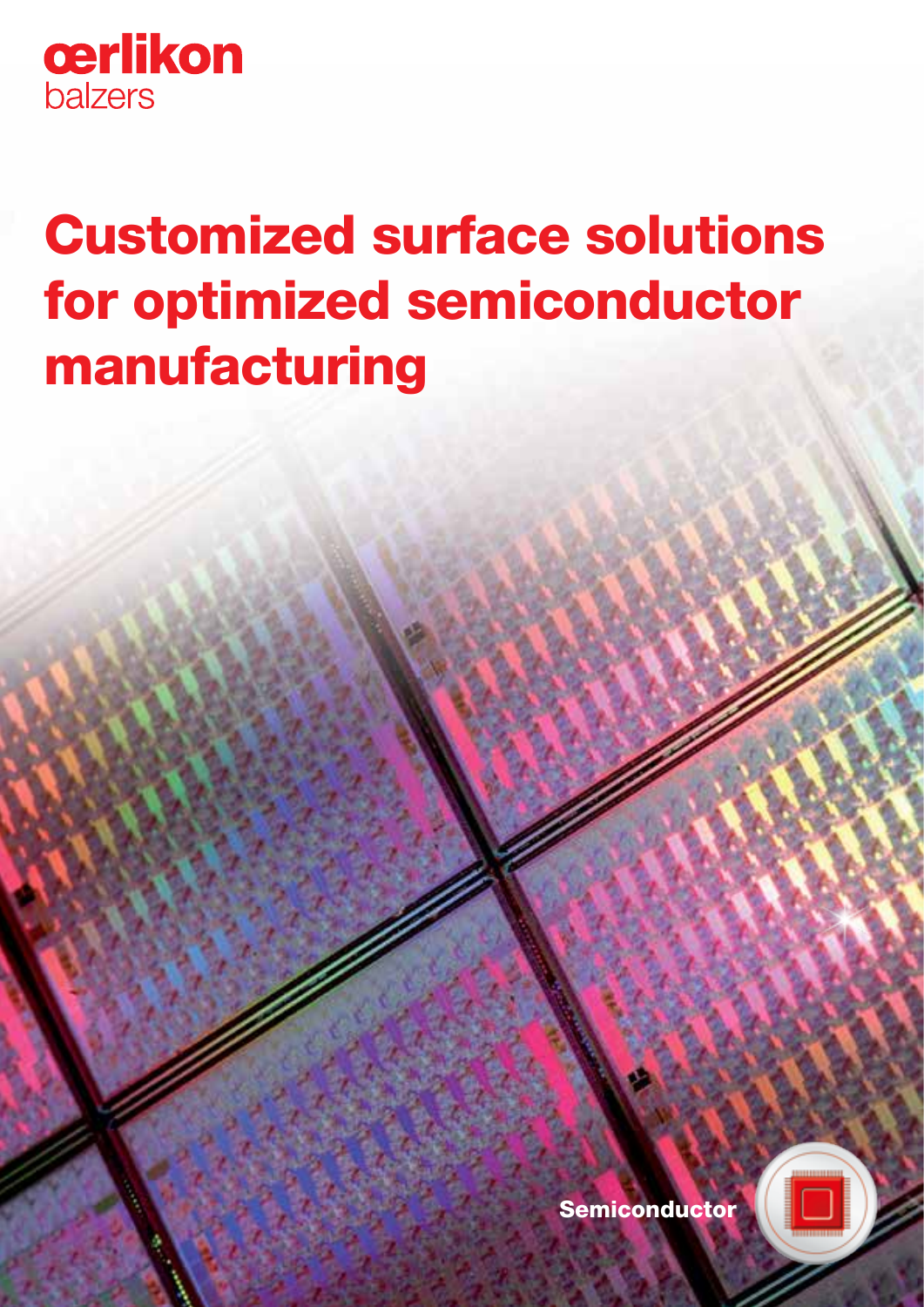### Coatings are the future for state-of-the-art semiconductor manufacturing

High quality coatings applied over inexpensive substrates are the best solution for demanding next-generation manufacturing needs. Coatings can replace expensive monolithic materials at a fraction of the cost with no

degradation in performance. With ever more stringent demands for reduced metallic contamination and improved cost of ownership (CoO), coatings are the gateway to the future.

## Semiconductor capabilities

#### Semiconductor process support

- **PACVD DLN/DLC**
- **PVD**
- **RIE**
- Wet cleaning
- Class 1000 cleanroom

#### Support processes

- **Fixture design**
- Coating characterization
- Decoating/stripping
- **Metrology lab**
- **Incoming/outgoing inspection QC**

Oerlikon Balzers is a global specialist for surface treatments in the semiconductor industry. Oerlikon Balzers offers customized surface solutions such as PACVD and PVD.

Oerlikon Metco provides the thermal spray technology.

Our experts will be happy to advise you regarding your individual application requirements.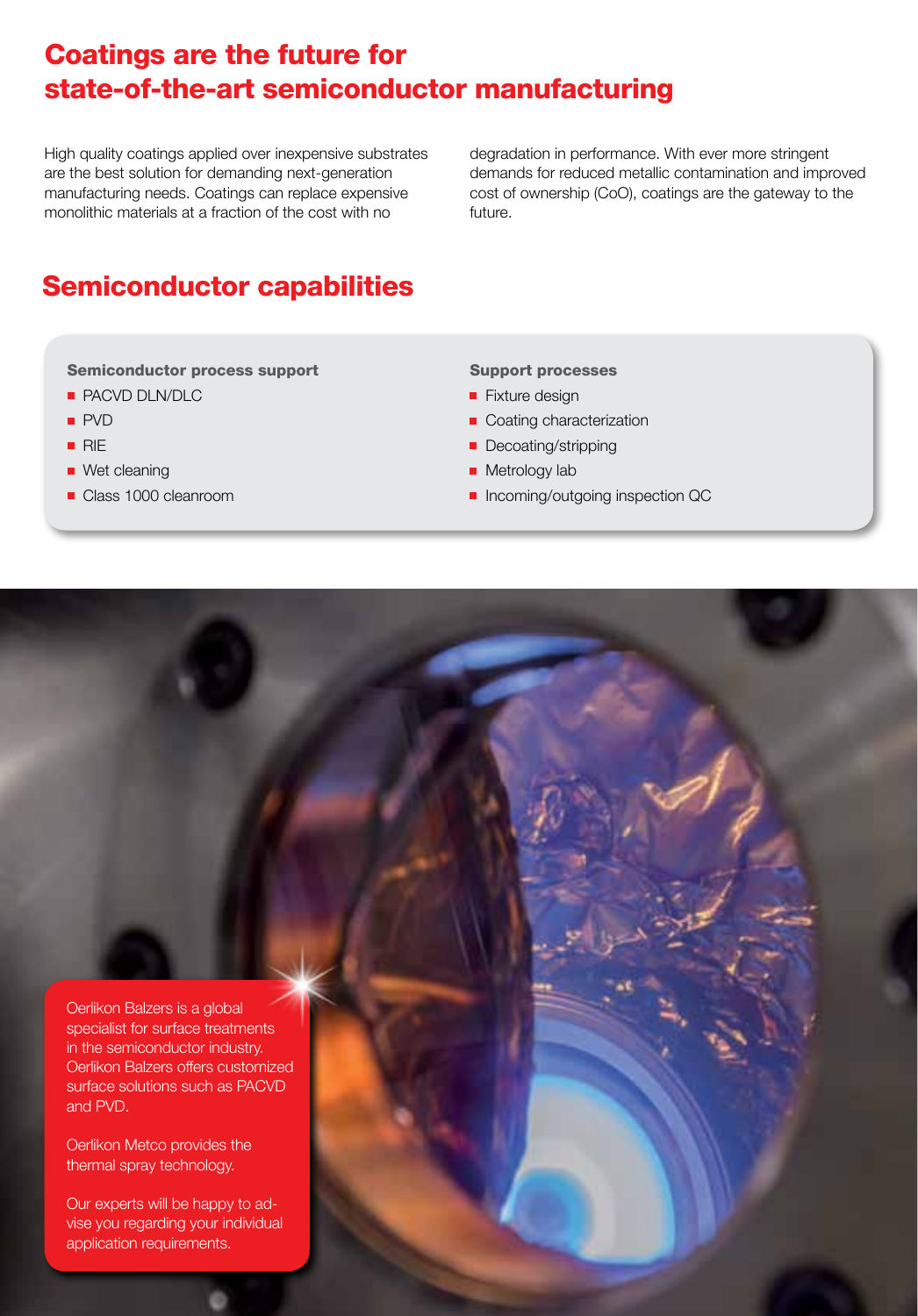### Expertise and capabilities enabling your success

Providing cutting-edge technical capabilities is only part of the story. In-depth application expertise and understanding the semiconductor industry's mindset are just as important. With over 20 years of experience as a partner and supplier to the industry, we have been on the forefront of supporting semiconductor OEMs. Constantly helping to develop tailored next-generation solutions by partnering with our customers is the main reason for our long-lasting OEM relationships: innovation creates value.

Our team's 'Copy Exact' philosophy along the entire processing chain guarantees to consistently deliver products exactly in line with the customer's individual specifications: from incoming inspection, to cleaning, coating, outgoing inspection and on to final packaging and shipping. We have developed cleanroom facilities, handling practices and a broad technology range to quickly and individually respond to changing conditions – this allows us to constantly keep pace with the varying demands of the industry.

## Take advantage of numerous benefits to drive your business

- **Longer component lifetime**
- $\Box$  Lower CoO
- Reduced particulate and metallic contamination
- Higher equipment uptime
- Reduced ESD



### Application examples

Wafer contact components

- **Nafer stages**
- **E-chucks**
- **Nafer handlers**

Front-end applications

- Docking components
- Grippers
- Showerheads
- Focus rings
- Chamber liners
- Pump components
- **Bearings**

#### Back-end applications

- **Capillaries**
- **Packaging stages**
- **Packaging equipment**
- **Bearings**
- **Plates**



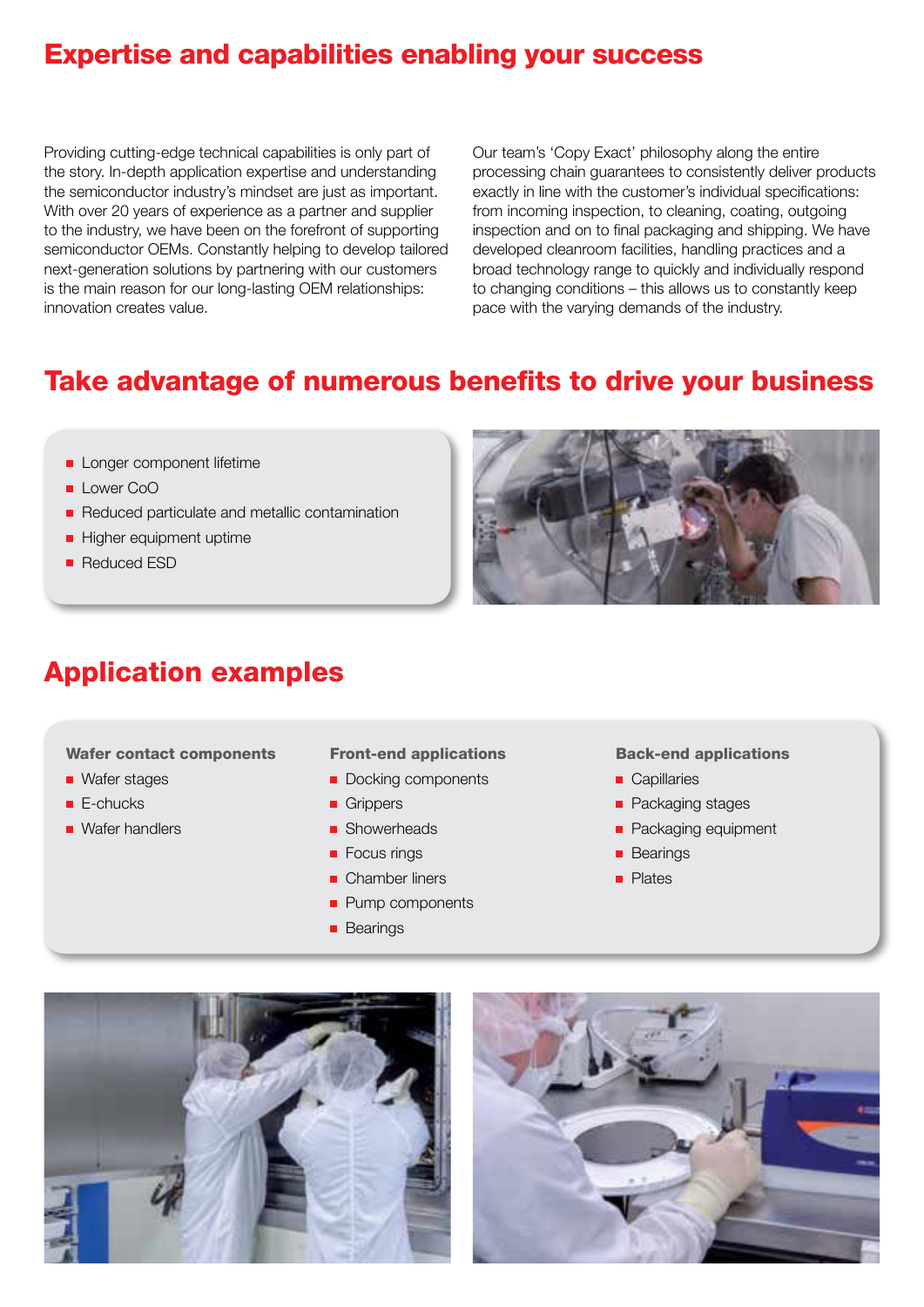### A wide array of coatings for your needs



#### PACVD DLC and carbon-based coatings

The better a DLC coating meets the individual requirements, the lower the total cost of ownership. Thanks to our capabilities and application expertise, we are able to precisely tailor the properties of our DLC coatings to customer's demands. A low coefficient of friction and excellent wear resistance help to significantly reduce particle creation and thus enable high yields in manufacturing – a key factor, especially for reduced geometries. The ability to electrically conduct also serves the backend customers who have needs for high release and no ESD (Electrostatic discharge).



#### PVD coatings

In addition to DLC coatings, PVD solutions carry the potential for supporting semiconductor OEMs. Extensive experience and a broad portfolio of materials from industrial markets enable a rich array of solutions for the current and future needs of our customers. Solutions for ESD, wear, high temperature processing and plasma etch resistance are a sample of the solutions we have engineered.



#### Thermal spray coatings

Oerlikon Metco's thermal spray technologies, particularly atmospheric and vacuum plasma spray, are used to apply high purity coatings to semiconductor production tooling.

Oerlikon Metco is a fully integrated solution provider of application equipment, powders and spray services. Using our LPPS Hybrid technologies, we can offer the application of high purity oxide ceramic powders with a nearly pore-free coating.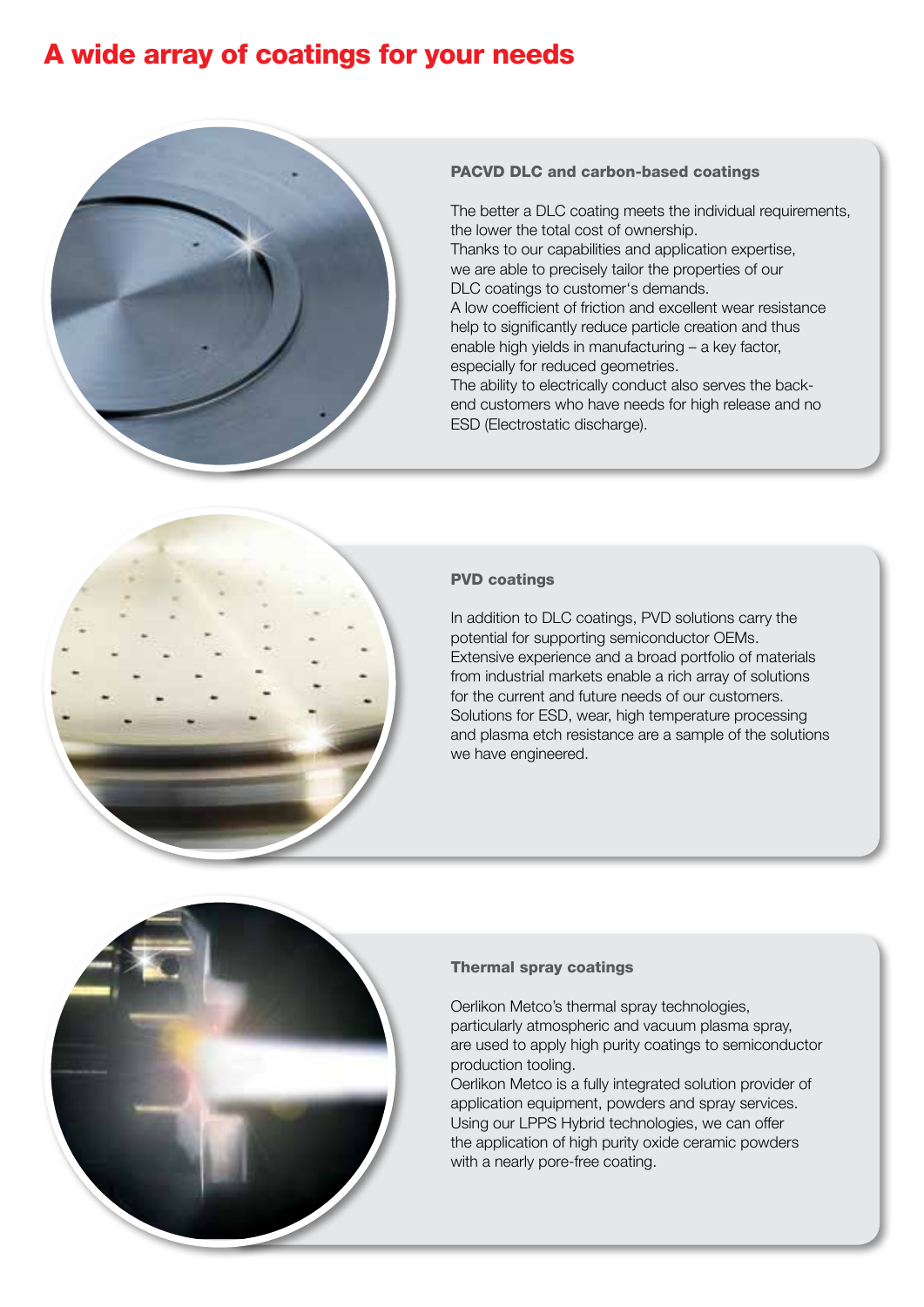### Engineered coatings for your evolving needs



#### BALINIT® DYLYN

BALINIT® DYLYN is an engineered coating platform of diamond-like nanocomposites (DLN) films. These coatings offer significant advantages over typical DLC coatings. From lowered coefficient of friction (COF) to tuned electrical conductivity, these coatings have applications in both frontend and back-end processes.



#### BALINIT® HALONA

The BALINIT® HALONA family of coatings was engineered specifically for the difficult process conditions in plasma etching.

The tough conditions demand a coating that can withstand both the chemical corrosion and ion bombardment typical in these processes. Also, these coatings offer

strong physical properties when wear resistance and optical transparency is required.



#### BALINIT® A

BALINIT® A is ideally suited for applications that require high temperature, conductivity and wear resistance.

These coatings have excellent properties and are commonly used in both front-end and back-end applications.

### Typical semiconductor coating properties

|                                         | <b>BALINIT<sup>®</sup> DYLYN</b>                       | <b>BALINIT<sup>®</sup> A</b>                   | <b>BALINIT<sup>®</sup> CNI</b>  | <b>BALINIT<sup>®</sup> HALONA</b> |
|-----------------------------------------|--------------------------------------------------------|------------------------------------------------|---------------------------------|-----------------------------------|
| Coating material                        | Doped amorphous carbon                                 | TiN                                            | CrN                             | Ceramic                           |
| Coating thickness [µm]                  | $1 - 10$                                               | $1 - 10$                                       | $1 - 10$                        | $1 - 15$                          |
| Coating hardness $H_{\pi}$ [GPa]        | $8 - 24$                                               | 23                                             | 18                              | $10 - 25$                         |
| Coefficient of friction (dry) vs. steel | $0.05 - 0.10$                                          | $0.4 - 0.6$                                    | $0.4 - 0.6$                     | $0.4 - 0.8$                       |
| Max. service temp. [°C]                 | $300 - 600$                                            | 600                                            | 700                             | > 1,000                           |
| Resistivity (ohm.cm)                    | $10^4 - 10^{12}$                                       | $10^{-6}$                                      | $10^{-5}$                       | $10^{11} - 10^{13}$               |
| Applications                            | Wear,<br>electrical conductance,<br>low metallics, ESD | Wear,<br>electrical conductance,<br><b>ESD</b> | Wear,<br>electrical conductance | Plasma etch resistance            |

The properties of these coatings mentioned above are customized versions for the semiconductor industry